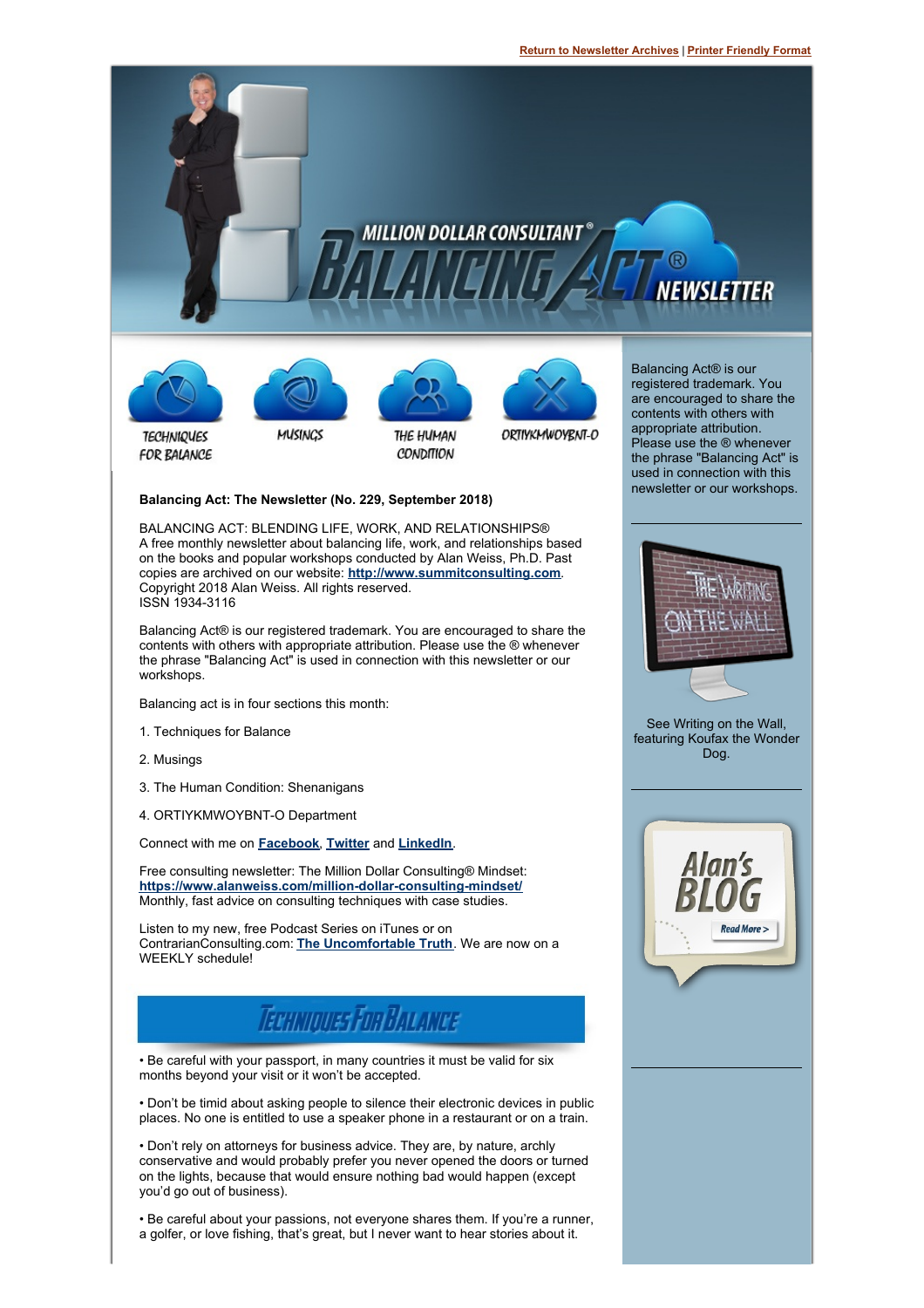• It's interesting how you can live vicariously through children. Their first roller coaster trip or bike ride brings back your own.

• My first plane trip was when I was 17, and I didn't fly again until my honeymoon at 22. My dog Bentley had 3,000 miles as a puppy (he was born in the State of Washington), and my grandchildren at 10 have flown all over the place.

• It's never too late to teach yourself how to "touch type" rapidly on a keyboard (I can do 60 words a minute or better) or to parallel park (this was required when I got my license in New Jersey, but in Rhode Island, apparently, you only have to get close enough for a taxi to take you to the curb).

• I'm sitting in Nantucket watching robins at 7 am pulling up worms. Which leads me to conclude it's probably not good to be the early worm.

• No matter how bad the book, I'll still get at least one good idea.

• The higher you go, the more shots inferiors will take at you. But when you go high enough, even their shots fall short.



I've come to the conclusion that I (and perhaps my generation) am profoundly misunderstood by my kids. My evidence:

• My kids think I should have music playing all the time, no matter where I am or what I'm doing.

• I do not use my thumbs to type on an iPhone.

• My college debts were paid back within the stipulated time and I felt it was my responsibility to pay for my kids' entire tuition and for my daughter's wedding (but not my son's).

• I think that Facebook often reveals the truly misinformed, biases, rude, and classless nature of people which used to be somewhat private and hidden before social media.

• I do not believe that the government is the default option for addressing all social ills and injustices.

• I attend church every week and find it immensely comforting while completely at ease with people who choose not to do so.

• I would likely fight armed men before I would voluntarily get on a party bus under any circumstances.

• I find no shame in wealth produced by hard work and talent.

• I do not believe that big businesses are inherently corrupt and unsavory. I do believe that too many politicians at every level are inherently corrupt and unsavory.

• I think Elon Musk is a fraud and a conman.

• There is no way I'll watch anything other than the highlights of a soccer game, which generally takes about 60 seconds. (And the word "nil" in a score is ludicrous.)

• I will drive our SUV to take the dogs places but that's it, because everyone in creation seems to have an SUV or a pickup, and that's just boring. (I bring the Bentley here in Nantucket, and when the occasional outraged millennial asks me why I reply, "Because I can.")

• I think that the classic comedies such as Dick Van Dyke, Mary Tyler More, I Love Lucy, The Honeymooners, and their ilk still hold up well.

• I do not get Steve Harvey at all.

• My steadfast feeling is that you get engaged, get married, and have children. In that order.



There's a place between unctuous and apathetic, as rare as Oz, where really great service has been known to occur.

**Alan Weiss**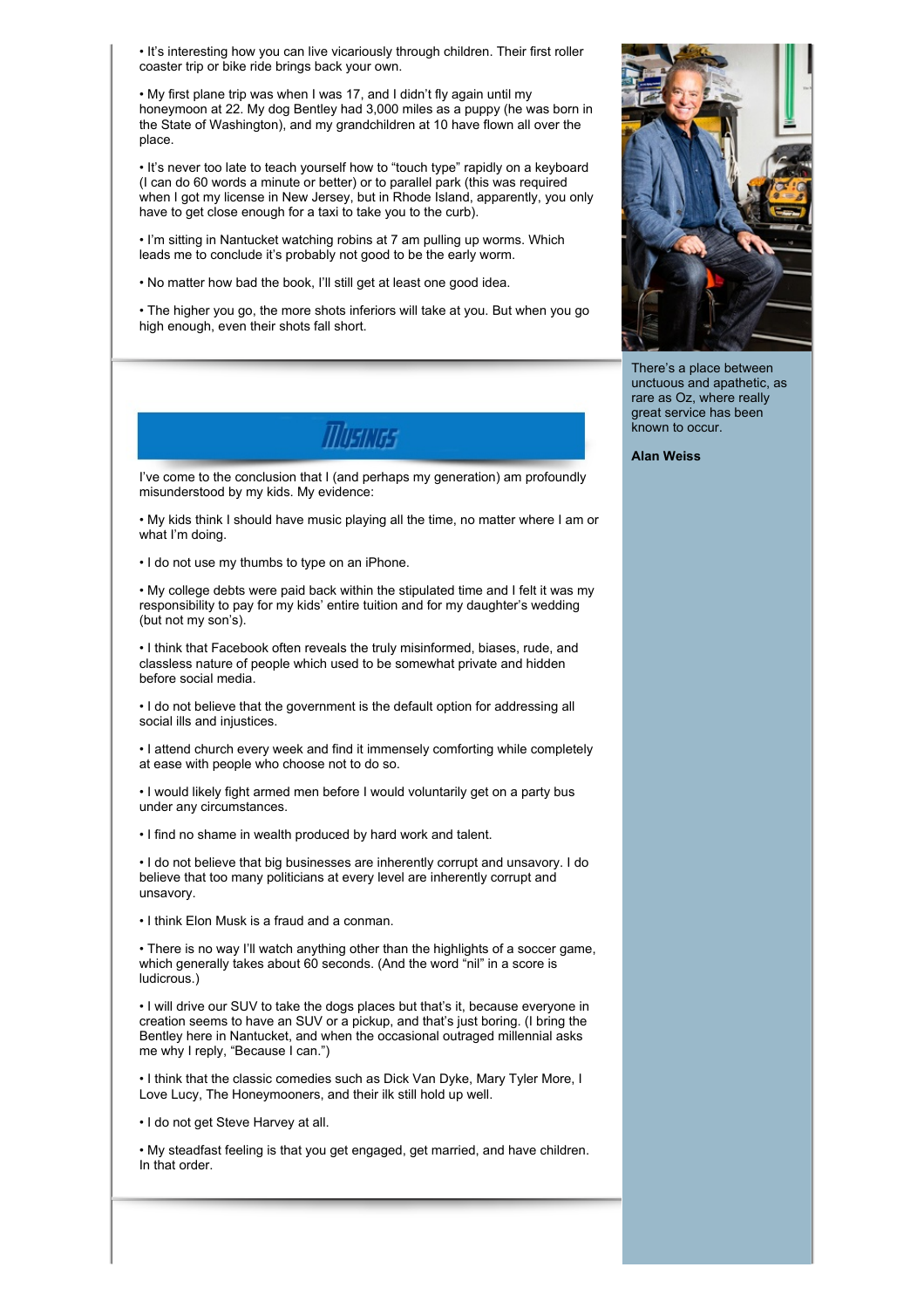# The Human Conoition: Shenanigans

*Shenanigans: secret or dishonest activity or maneuvering; silly or high-spirited behavior; mischief.*

Most airlines today have about six categories before first class boards: military, infant children, holders of the airline's credit cards, relatives of the flight crew, and so on. The infant children often look old enough to vote. But the first group of all is "those who need a little extra time in boarding." Some of these people are escorted down in wheelchairs, but some of them seem quite spry to me. And sure enough, they're knocking me down from the rear of the plane running up the jetway when we disembark.

I had backed long ago a young guy running for secretary of state in Rhode Island, which he won as an "outsider." Later, he ran for Senator, and asked me to make a second contribution, above the limit, by channeling it to a Massachusetts candidate who would then reimburse him. I flatly refused. The election commission found him guilty of illegal campaign fundraising, and he had to refund the money. He then asked me if he could keep my money to use to cover his legal expenses. I again told him "No." Today, he's running for Governor. No one is mentioning his past illegal activity. I don't know why.

"Please listen because our options have recently changed" is a transparent attempt to prevent customers from hitting random keys to reach a human being. And, some companies now have systems where hitting \* or # will disconnect you. After all, who the hell do you think you are trying to get rapid help with a problem caused by someone you've paid for the service?

I love the guys who stand innocently by theater lines, airport lines, casino lines and so on, refusing to wait at the end of the line, and trying to insinuate themselves into the crowd, as if no one notices or they're pretending to be with people already there, striking up a conversation. Is that what floats your boat? See, if you have a ticket, even if you're at the end of the line, you still have a seat and nothing can begin or move until you're in it.

Every doorman in a class hotel is dressed well and consistent with the hotel's *zeitgeist.* They are pleasant, learn your name by looking at your luggage ID, greet you warmly, and get you to the front desk quickly. Why is it, then, in some class restaurants, the host or hostess isn't groomed well, is dressed like a deck hand, doesn't speak English correctly, keeps you waiting for no reason, and acts as if you're an imposition? Although your name is in front of them on the computer, yet they don't use it.

Could it be that they can't read?



My HP copier nags me when toner levels are low. Aside from black, which gets the most use, of course, it has strange names like cayenne, and magenta, heliotrope, and so on.

Anyway, the copier indicates it's low on toner and while I have the weird color cartridges, I don't have black. I make a trip over to Staples, having carefully noted the model number, serial, and so forth, and I purchase two black cartridges, one for now and one for the next time. Black runs out faster. I'm a great planner.

When I open the machine to install it, I find that black is fine, but the other colors are the ones that ran out. I never bothered to click on *which* colors were low.



#### **Super Best Practices**

This is an entirely new offering comprising of what I've learned over the past two years in my global work and communities. I'm delivering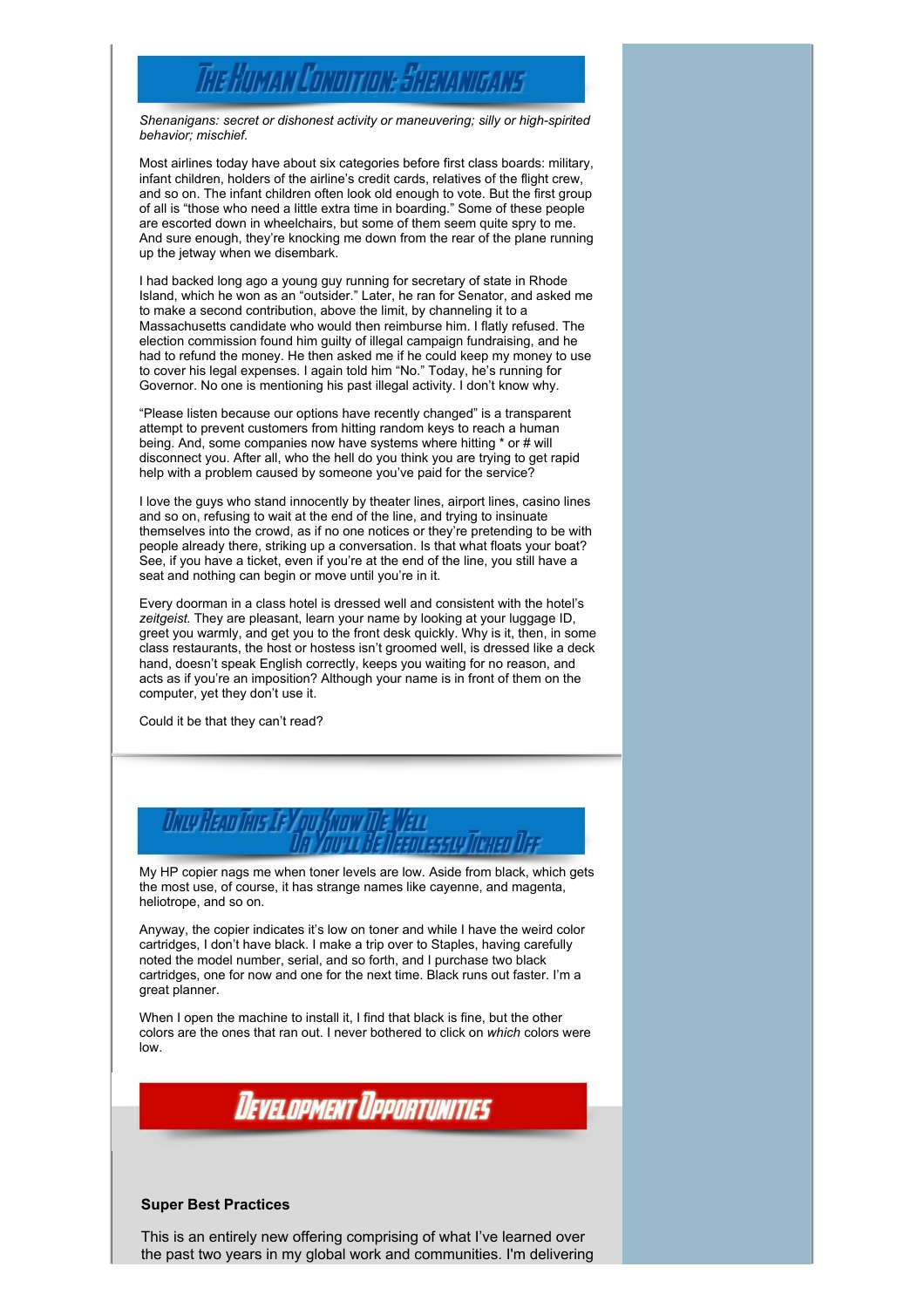it in Adelaide in November. I'll be covering leads, compelling messages, the new kinds of sales evangelism, innovative marketing, virtually labor-free relationships, and much more. *I anticipate participants will call the office to change practices and rewrite proposals during the program.*

#### **Sign up here: Super Best [Practices](https://www.alanweiss.com/growth-experiences/super-best-practices-experience/)**

# **Thinking BIG**

You can't "think outside the box" if you're still in the box. And any box is too small for any true entrepreneur. Yet you probably don't realize the dimensions of your current, unconscious confinement. Join me for a BIG day in Miami in January to learn how to instantly think in larger terms, be seen in a larger light, and live large.

### **Sign up here: [Thinking](https://www.alanweiss.com/growth-experiences/thinking-big/) BIG**

# **NOTE: SPECIAL COMBINED SUPER BEST PRACTICES AND THINKING BIG, ONLY TIME IN THE U.S., IN SAN FRANCISCO IN OCTOBER!**

### **Sign up here: San [Francisco](https://www.alanweiss.com/growth-experiences/san-francisco-double/) Double**

### **Thought Leadership**

I'm now in my eighth year of presenting top global thinkers in an intimate setting (including dinner and a small group of attendees), at a world-class property. This year we're at The Breakers in Palm Beach. Join me and Charlene Li, a global expert on service, social media influence, and performance, herself a former CEO, who has been consistently quoted in major print and broadcast media as well as written a seminal book in the field. Four places remain.

### **Sign up here: Thought [Leadership](https://www.alanweiss.com/growth-experiences/2018-thought-leadership-ninth-annual-conference/)**

# **Fifth Annual Million Dollar Consulting® Convention—2019**

Almost 60% of our 2018 attendees immediately signed up for next year in Washington, DC during cherry blossom season. We already have an Emmy-winning anchor woman and Hall of Fame speaker; the global leader and author on sales strategy; two marketing and strategy experts from Europe; and someone who will demonstrate how you can instantly create super media promotion, among others in our lineup.

#### **Sign up here: Fifth Annual Million Dollar Consulting® [Convention—](https://www.alanweiss.com/growth-experiences/mdcc2019/) 2019**

#### **Growth Access**

This is my intellectual property repository, well over \$75,000 of video, audio, textual, and workshop materials available to you without restriction and for life for a one-time fee of \$2,500! We add to it regularly, and most recently included six livestream recorded broadcasts of an hour each from last year. Imagine reviewing the video "In the Buyer's Office" just before you go to the buyer's office.

#### **Sign up here: [Growth](https://www.alanweiss.com/store/online-learning/alans-million-dollar-consulting-growth-access/) Access**

# **Million Dollar Consulting® College - The first in two years.**

I've slimmed it down to three days, take only a dozen people, and deal with all aspects of attraction, conversion, implementation, and expansion. Extensive role plays and exercises. Who knows if I'll do another in two years—or ever? We're half full, join us in December in a world-class property. Lodging and most meals are included in the fee.

# **Sign up here: Million Dollar [Consulting®](https://www.alanweiss.com/growth-experiences/newmdcc2018/) College**

**The Solo Solo**